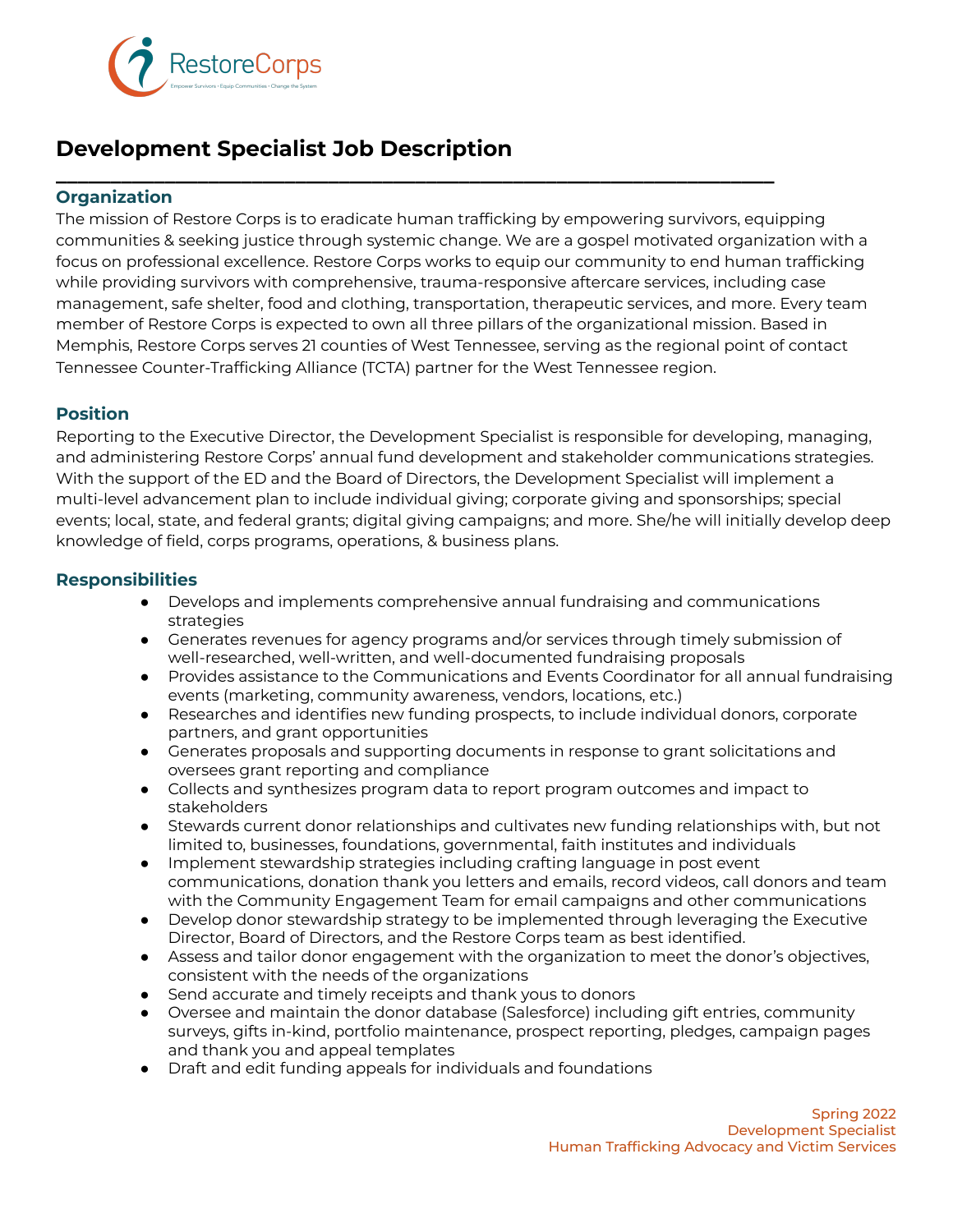- Present on the mission of Restore Corps in front of small and large audiences to include businesses, church groups, professional groups and others, as needed
- Support special events including agency event fundraisers and first point of contact for third party fundraisers
- Develop and oversee annual in-kind campaigns including outreach to individuals and groups in collaboration with the Executive Director.
- Develop and oversee monthly donor program. Team with the Communications and Events Coordinator to highlight monthly giving opportunities - (social media posts, emails, newsletters, video scripts and recordings, mailings, etc.) Create an annual monthly giving campaign, implementing monthly stewardship strategy for current subscribers and increasing new monthly donor subscribers
- Cultivate a donor pipeline and define prospect list (50-75) to meet individual and agency fundraising goals
- Manage annual donor thank you event strategy and implementation
- Review applications and support third party fundraisers and peer to peer fundraising
- Work with Lead Team to submit timely grant applications and oversee grant portfolio and maintenance
- Develop an agency impact report, teaming with the Community Engagement Team for design assistance and distribution, as needed
- Utilize Basecamp to oversee annual development goals, record minutes for department meetings, and schedule meetings with Lead Team members or the Community Team, as needed, in order to meet stated goals
- Prepare monthly fundraising/donor reports

**RestoreCorps** 

- Support all campaigns and fundraising goals with an individual annual fundraising goal
- Writes mission-focused op-eds and other long-form content for dissemination via local media outlets
- Supports board development efforts through board engagement plans, board member recruitment, and board communication
- Supports the organization's adherence to the financial procedures
- Updates job knowledge by participating in educational opportunities, reading professional publications, researching best practices, maintaining personal networks, participating in professional organizations, etc.

### **Knowledge, Skills and Abilities**

- Demonstrates strong organizational and documentation skills
- Possesses the ability to effectively build and maintain collaborative relationships with individuals from a wide range of backgrounds (e.g., professionals in the social service field, law enforcement, criminal justice, and the general public)
- Holds strong written and verbal communication skills; a persuasive and passionate communicator with excellent interpersonal and multidisciplinary project skills
- Approaches business planning in an action-oriented, entrepreneurial, adaptable, and innovative way
- Brings passion, idealism, integrity, a positive attitude, and a mission-driven, self-directed work ethic
- Holds strong marketing and public relations experience, with the ability to engage a wide range of stakeholders and audiences
- Maintains willingness to stay abreast of and use new skills and knowledge brought about by rapidly changing information and/or technology
- Preferred concentration in marketing, communications, or other related background